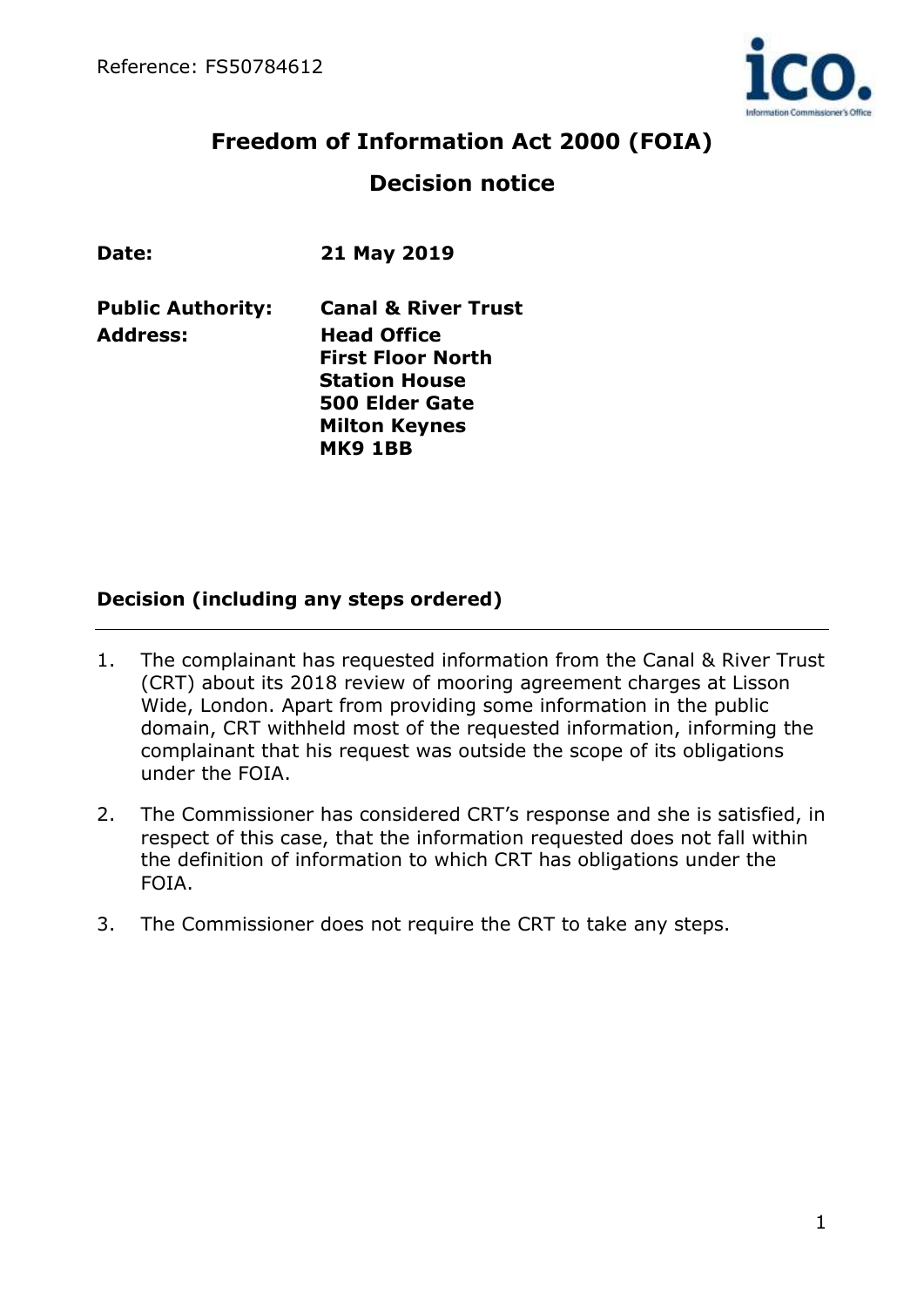

#### **Request and response**

4. On 25 June 2018 the complainant made the following request for information under the FOIA:

*"1. Copies of all general policy documents, guidance, reports or other documents which justify, inform, underpin or explain the general approach being taken by CRT in its 2018 review of mooring agreement charges.*

*2. All documents including emails, memos, notes of meetings, reports, assessments and other document evidencing CRT's specific consideration of the proposed price rise for mooring agreements at CRT's Lisson Wide mooring in London.*

*3. If not included in 2, all documents evidencing assessments or comparisons made by CRT relating to Lisson Wide and between Lisson Wide moorings and any other.*

*4. If not included in 3, full information (as known to and relied on CRT for the purpose of 2 and/or 3 above) about all and any other moorings considered (whether as comparables or for any other purpose) by CRT for the purposes of 2 and/or 3 above."*

- 5. On 27 July 2018 the CRT responded to the complainant saying that it needed extra time in order to consider the public interest before responding.
- 6. The CRT responded on 10 August 2018 to say that it had no statutory obligation to provide long-term moorings. It explained that Waterside Mooring (the commercial long-term arm of the CRT for the long term, permanent moorings managed by the Canal & River Trust across England and Wales) operates independently from its boat licensing functions, and does not rely on statutory powers under section 43(3) of the Transport Act 1962 but relies on the CRT's land ownership in setting terms and conditions.
- 7. The CRT provided an internal review on 7 September 2018 in which it maintained its original position, agreeing that the power to demand charges for its services and facilities on inland waterways was transferred to the CRT from the British Waterways Board under section 43 of the Transport Act 1962 but explaining that the corresponding statutory power under section 10 of the same Act to offer that service or facility was not transferred. CRT stated that the latter power was not needed because it could exercise its private law powers to regulate moorings, for example, as a landowner and private company limited by guarantee. The transfer of section 43 powers was therefore irrelevant and it considered the control and pricing of its moorings to be a discretionary commercial activity covered by private law and outside its FOIA obligations.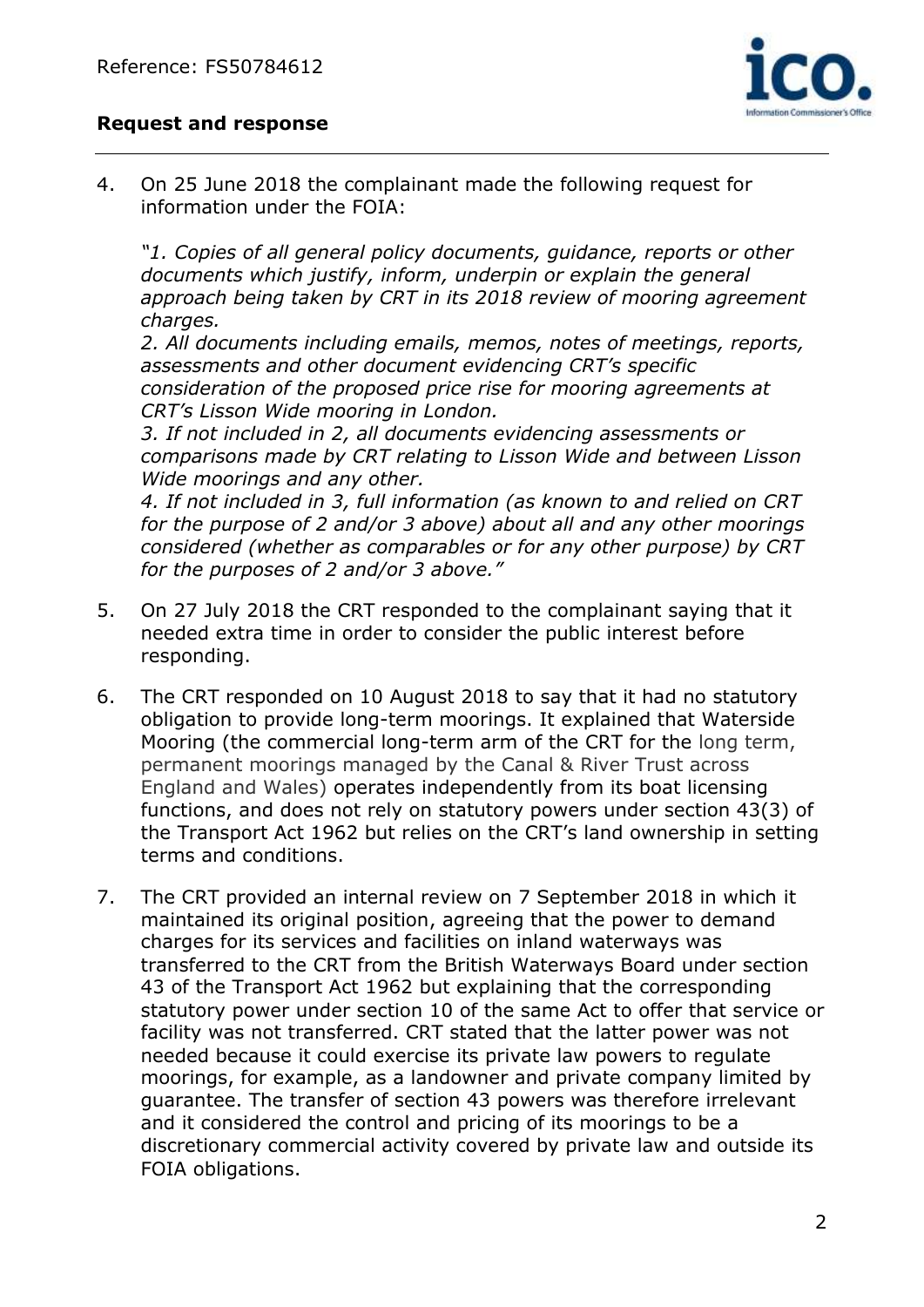

- 8. The review nonetheless went on to suggest that, even if the requested information had fallen within its obligations under the FOIA, it would have been exempt under section 43(2)(commercial interests) of that Act. The CRT did provide some information that was in the public domain and therefore accessible to the complainant.
- 9. In later correspondence with the Commissioner, the CRT provided further details and arguments concerning its view that, even if the FOIA had been applicable, the information was exempt under section  $36(2)(b)$ , (c) and  $36(4)$  – prejudice to the effective conduct of public affairs, as well as section 43(1) and (2).

## **Scope of the case**

 $\overline{a}$ 

- 10. The Commissioner does not consider that the EIR is relevant in this instance. The EIR provides an applicant with the right to formally request access to environmental information. Regulation 2(1) of the EIR clearly defines what environmental information is for the purposes of these regulations. The CRT has clearly set out its reasons why the request is not for environmental information. It is economic or financial information, rather than environmental; it is either irrelevant or only minimally connected with any environmental purpose; it concerns the market rates for private long-term moorings; and access to it would not allow the public to be informed or participate in environmental decisionmaking. The complainant has not suggested that the EIR applies to his complaint.
- 11. The complainant contacted the Commissioner on 10 September 2018 to complain about the way his request for information had been handled. He explained that the information barely touched on what he had requested, that the question of whether CRT has powers other than section 43 of the Transport Act 1962 as the basis for charging for moorings is legally irrelevant since the question under FOIA is whether section 43 (which provides for charging) is "exercisable" by CRT and whether the information relates to it.
- 12. The Commissioner has solely considered whether the CRT has correctly interpreted and applied the British Waterways Board (Transfer of Functions) Order 2012<sup>1</sup> ("the Order") and whether the CRT is correct in

<sup>1</sup> The British Waterways Board (Transfer of Functions) Order 2012 can be accessed via <https://www.legislation.gov.uk/ukdsi/2012/9780111521045>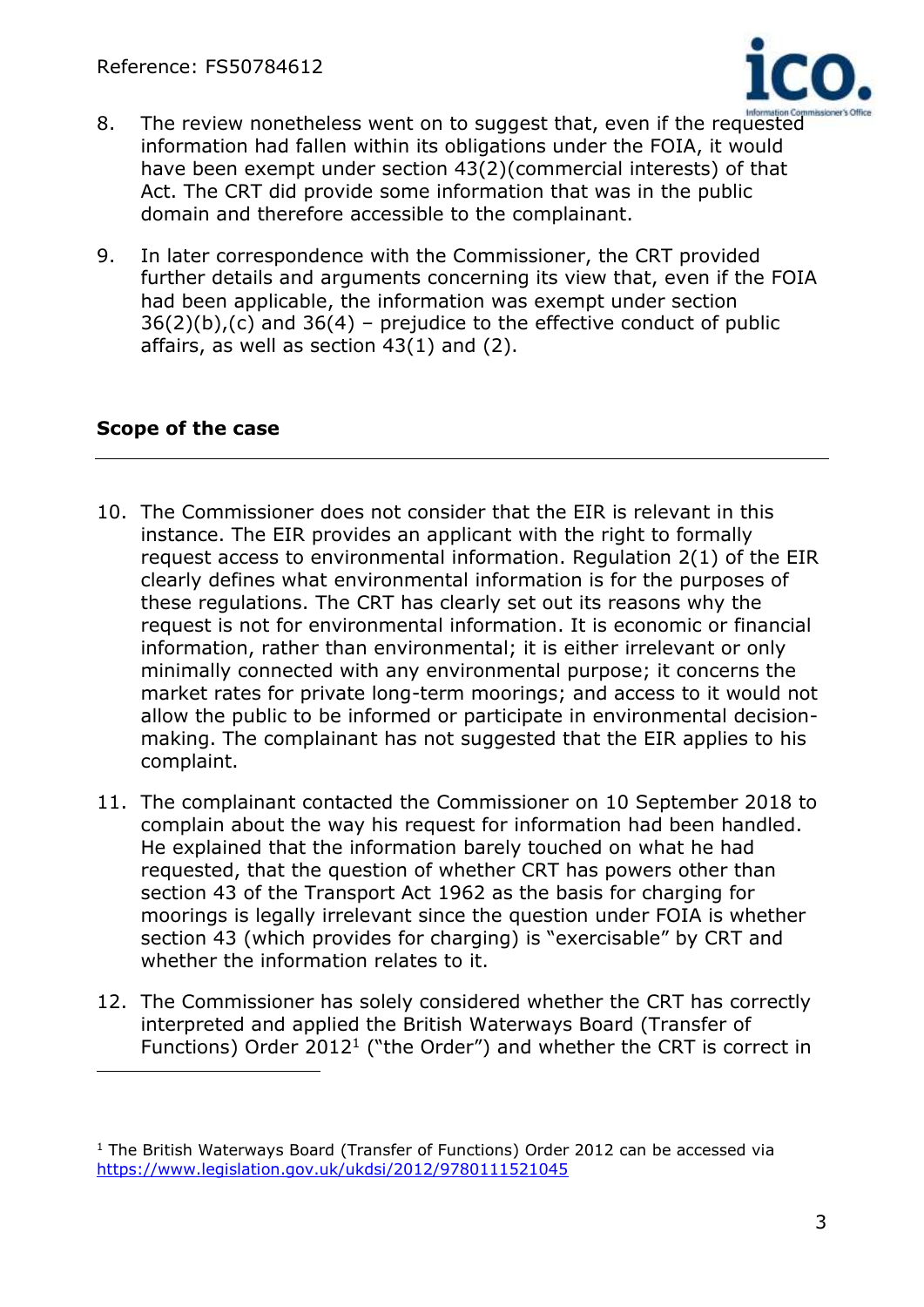

asserting that the requested information does not fall within these functions and therefore it is not obliged to provide it in response to an information request.

#### **Reasons for decision**

- 13. The Order dealt with the transfer of functions from the British Waterways Board to the CRT. Schedule 1 lists much of the Transport Acts 1962 (though not section 10(1)(a) which imposed a duty to provide services and facilities on its inland waterways, see paragraph 17 below), the Transport Acts of 1968 and 1971.
- 14. In Paragraph 15 of Schedule 3 of the Order it states that:

 *'"15.—(1) The Freedom of Information Act 2000[\(109\)](https://www.legislation.gov.uk/ukdsi/2012/9780111521045#f00109) is amended as* 

 *follows.* 

 *(2) In Part 6 of Schedule 1 (other public bodies and offices: general)—*

 *(a)omit the entry relating to the British Waterways Board;*

 *(b)at the appropriate place insert—*

*"Canal & River Trust, in respect of information held by it relating to functions exercisable by it by virtue of the British Waterways Board (Transfer of Functions) Order 2012."'*

- 15. The amendment to the FOIA by virtue of the 2012 Order provided that FOIA would apply to information held by the CRT. However, this was limited to the extent that the information had to relate to the statutory functions taken over from the British Waterways Board. Broadly speaking, these functions comprised those giving the CRT the authority to operate and maintain the waterways.
- 16. The Commissioner therefore has to determine whether the information requested relates to any or all of the functions transferred by the Order.

## **CRT's view**

17. Section 10 of the Transport Act 1962 is as follows:

 *"(1) It shall be the duty of the British Waterways Board in the exercise of their powers under this Act to provide to such extent as they think expedient –*

- *(a) services and facilities on the inland waterways owned or managed by them, and*
- *(b) port facilities at any harbour owned and managed by them*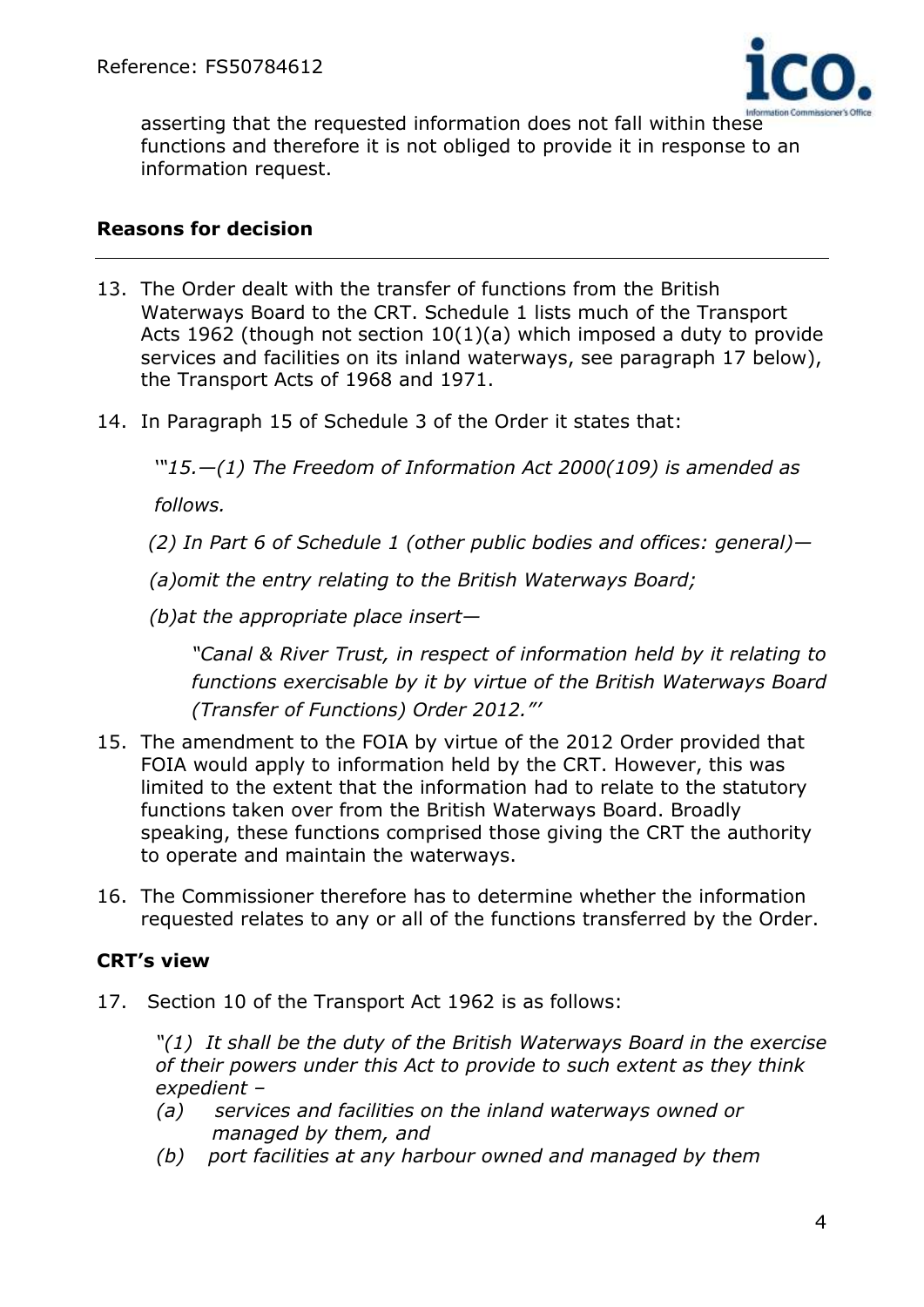

 *and to have due regard to efficiency, economy, and safety of operation as respects the services and facilities provided by them."*

- 18. Section 43 of the Transport Act 1962 provides for the following
	- *"(3) Subject to this Act and to any enactment as is mentioned in the last foregoing section, the British Waterways Board and Canal & River Trust shall each have power to demand, take and recover or waive such charges for their services and facilities, and to make the best use of those services and facilities subject to such terms and conditions as they see fit…*
	- *(8) The services and facilities referred to in subsection (3) of this section include, in the case of the British Waterways Board and Canal & River Trust, the use of any inland waterway owned or managed by them by any ship or boat."*
- 19. In order to determine whether the request falls within the scope of CRT's FOIA obligations requires the consideration of the functions of the Board which were transferred to the CRT by the Order.
- 20. CRT explained that the Order transferred the charging function under section 43(3) of the Transport Act to CRT but not the duty in relation to the provision of the underlying service. The effect of this is that CRT has a statutory power to charge for its services and facilities but no duty to provide services on inland waterways owned or managed by them. There is no power under the statutory scheme entitling CRT to provide long-term moorings. In these circumstances the transfer to CRT of the power to charge for services and facilities (section 43(3)) is irrelevant as the underlying ability to provide the relevant service and facility has not been transferred, in this case, long-term moorings. CRT concludes therefore that the power is not exercisable in relation to the provision of long-term moorings which is exclusively private, having its own team, functioning separately from the rest of the network operator activities with its own brand and identity.
- 21. In order to illustrate the absence of any power under the statutory scheme to provide long-term moorings CRT explains the situation prior to the Order and the situation after the Order. After the Order the Trust was not obliged by statute to provide consent in the form of a long-term mooring facility as had been the case previously. It considers that there is no duty to provide such consent implied in the statutory scheme and provides the example of section 17(3) of the British Waterways Act 1995 that envisaged that vessels would be kept on long-term moorings but did not require CRT to provide such moorings.
- 22. Finally, it underpins its argument by stating that the long-term moorings are a private function not a statutory function such as the provision of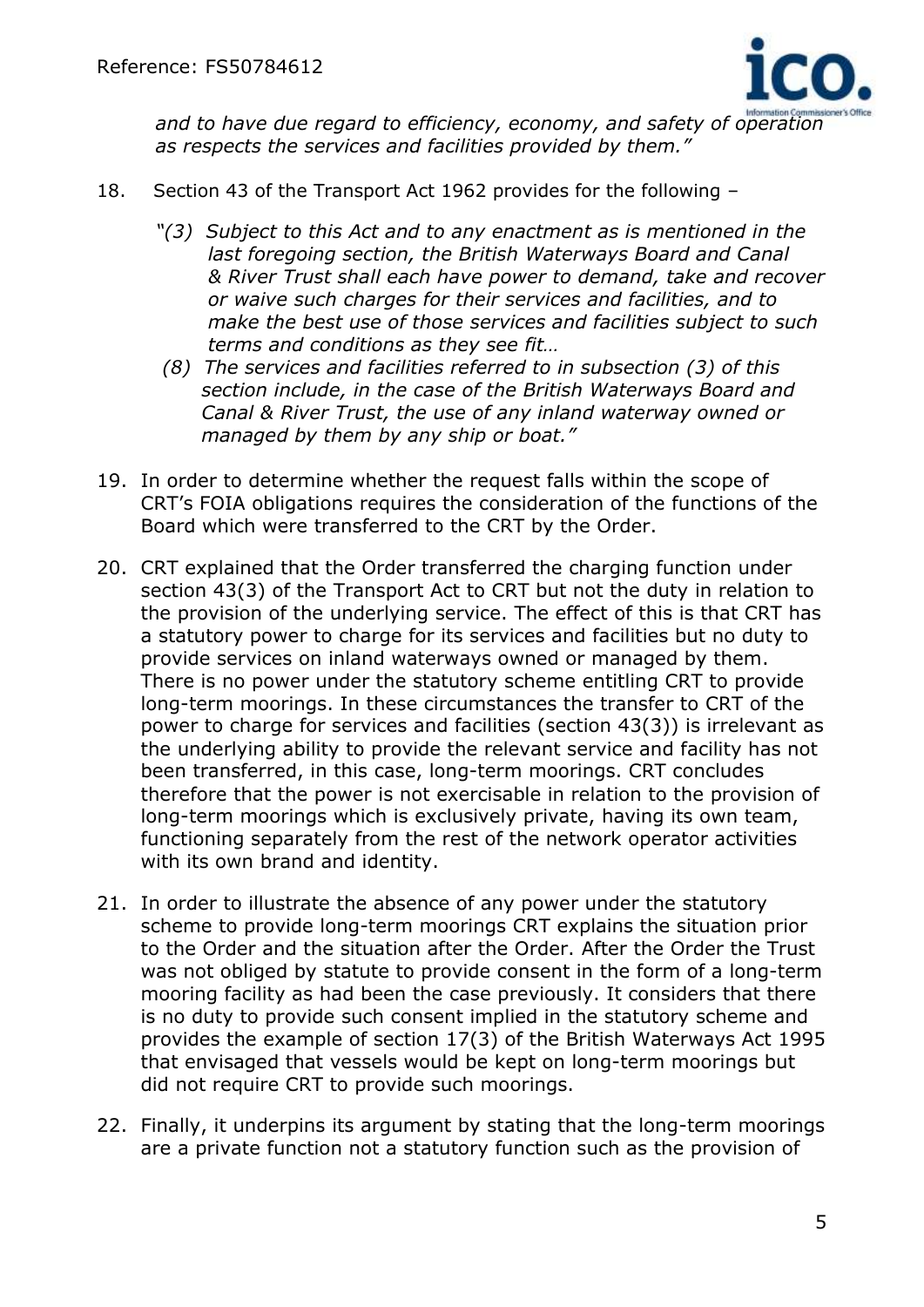

boat licences or facilities in connection with navigation. The private nature of it is reflected in the contractual relationship where it says:

 *"…there are no public law provisions concerning moorings along the Trust's canals. This is entirely a matter for management by the Trust as property owners."*

- 23. CRT explained to the Commissioner that the provision of long-term moorings is a non-statutory commercial function the revenue from which is used for its charitable objectives. The moorings market is competitive and CRT operates a small proportion of the total inland waterway moorings, smaller still in London.
- 24. CRT's view is that the requested information is not within the scope of the FOIA. Although it has the power to charge for its "services and facilities" it is irrelevant because the duty to provide those "services and facilities" did not transfer to it under the Order.

## **The complainant's view**

- 25. The complainant argues that powers under section 43(3) of the Transport Act 1962 are being exercised and that they cannot be evaded by claiming that CRT is using private law powers. He contends that the Functions Transfer Regulations are functions which could be exercised even if they are not actually being exercised. He states that the CRT does not dispute that section 43(3) could be exercised and that the information relates to this function. It follows therefore that the information is in scope, even if CRT is exercising other powers.
- 26. The complainant further argues that it cannot avoid its obligations by suggesting that it is acting under private law powers. Firstly, because the existence of such a law would not mean that CRT was not exercising its section 43(3) power. Secondly, even if it were not exercising a section 43(3) power, that power would be exercisable and the request relates to that power within the terms of the FOIA.
- 27. His view is that Schedule 2 of the Order amended the Transport Act 1962 section 43(3) which gave CRT the power to make charges for the use of Lisson Wide mooring and to impose terms and conditions on that use, all of which CRT does through the mooring agreements. His conclusion therefore is that the information he requested falls within the scope of CRT's FOIA obligations.

## **The Commissioner's view**

28. The complainant provided his views regarding the public interest but these have not been reproduced here because, although CRT also provided its public interest arguments, they would only be relevant if the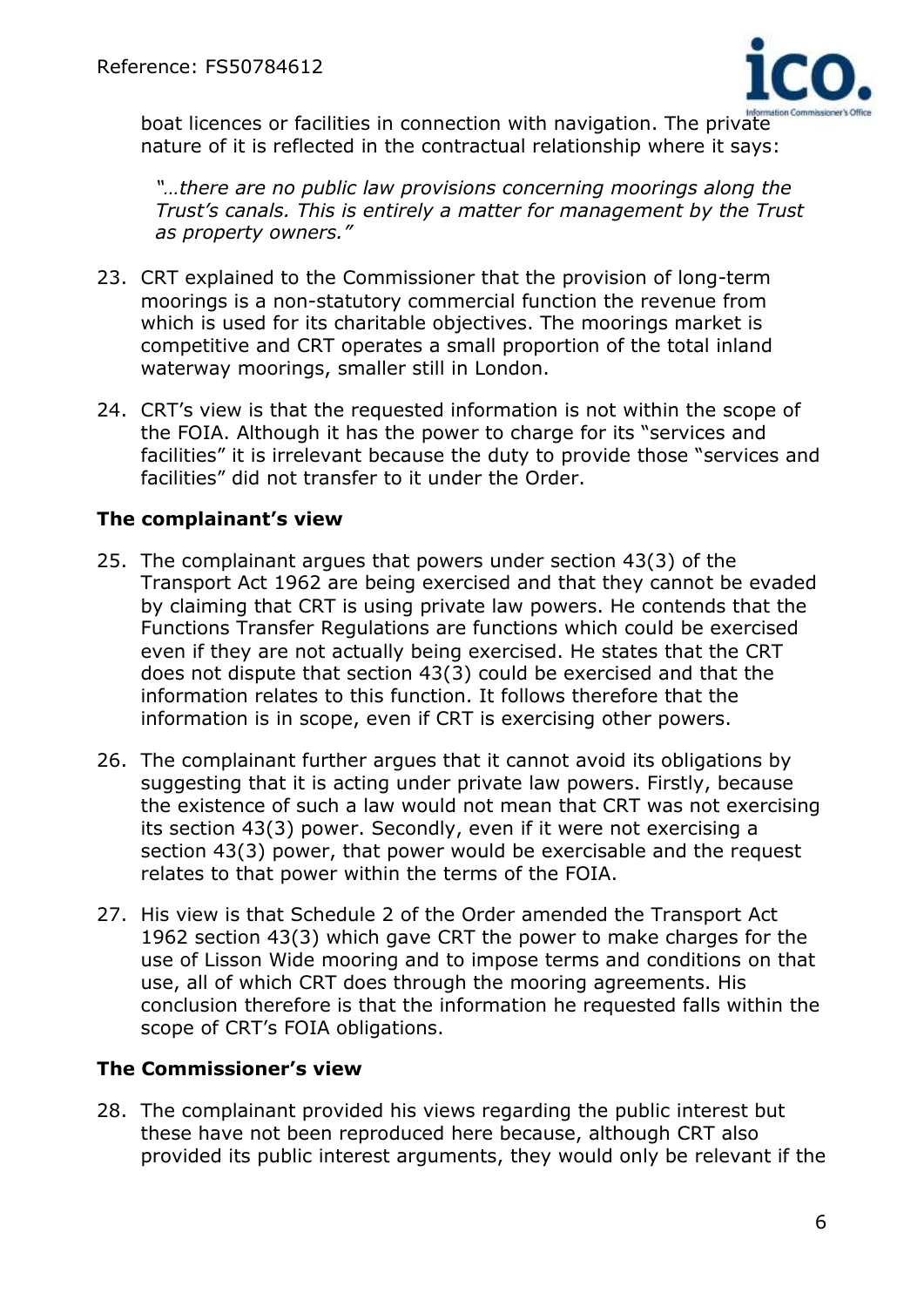

Commissioner considered the request to be within CRT's FOIA obligations.

29. Schedule 1, part VI of the FOIA includes CRT in the list of bodies and offices that are subject to the FOIA. Its application is limited though to,

*"(…) information held by it relating to functions exercisable by it by* 

 *virtue of the British Waterways Board (Transfer of Functions) Order 2012."*

- 30. The Commissioner notes that there was a public consultation<sup>2</sup> held in 2011 on the content of the proposed Transfer Order. In its summary of responses to this consultation $3$  the government justified its decision to limit the applicability of the FOIA to those statutory functions that the CRT inherited from the British Waterways Board through the draft Transfer Order by the need for a balanced approach between its private and public functions. This was to ensure a level playing-field with other navigation authorities in the voluntary and private sectors that provide competing mooring services whilst ensuring public access to information.
- 31. The Commissioner agrees that the power to charge for the provision of services and facilities under section 43(3) of the Transport Act was not excluded from Schedule 1 of the Order, therefore it was transferred to the CRT. She also agrees that the statutory duty for the British Waterways Board to provide services and facilities such as long-term mooring services was expressly excluded from the functions transferred to the CRT as set out in Schedule 1 of the Order.
- 32. The Commissioner also notes that the website of Waterside Mooring states the following:

 *"The Canal & River Trust is a navigation authority which fulfils statutory functions on the one hand, but also chooses to provide and manage long term, permanent moorings across its network as part of its commercial activities on the other. The Trust has no statutory duty to provide long term moorings."*

3

 $\overline{a}$ 

<sup>2</sup> [https://www.legislation.gov.uk/uksi/2012/1659/pdfs/uksiod\\_20121659\\_en\\_001.pdf](https://www.legislation.gov.uk/uksi/2012/1659/pdfs/uksiod_20121659_en_001.pdf)

[https://www.legislation.gov.uk/ukdsi/2012/9780111521045/pdfs/ukdsiem\\_9780111521045](https://www.legislation.gov.uk/ukdsi/2012/9780111521045/pdfs/ukdsiem_9780111521045_en.pdf) [\\_en.pdf](https://www.legislation.gov.uk/ukdsi/2012/9780111521045/pdfs/ukdsiem_9780111521045_en.pdf) (8.22-8.24)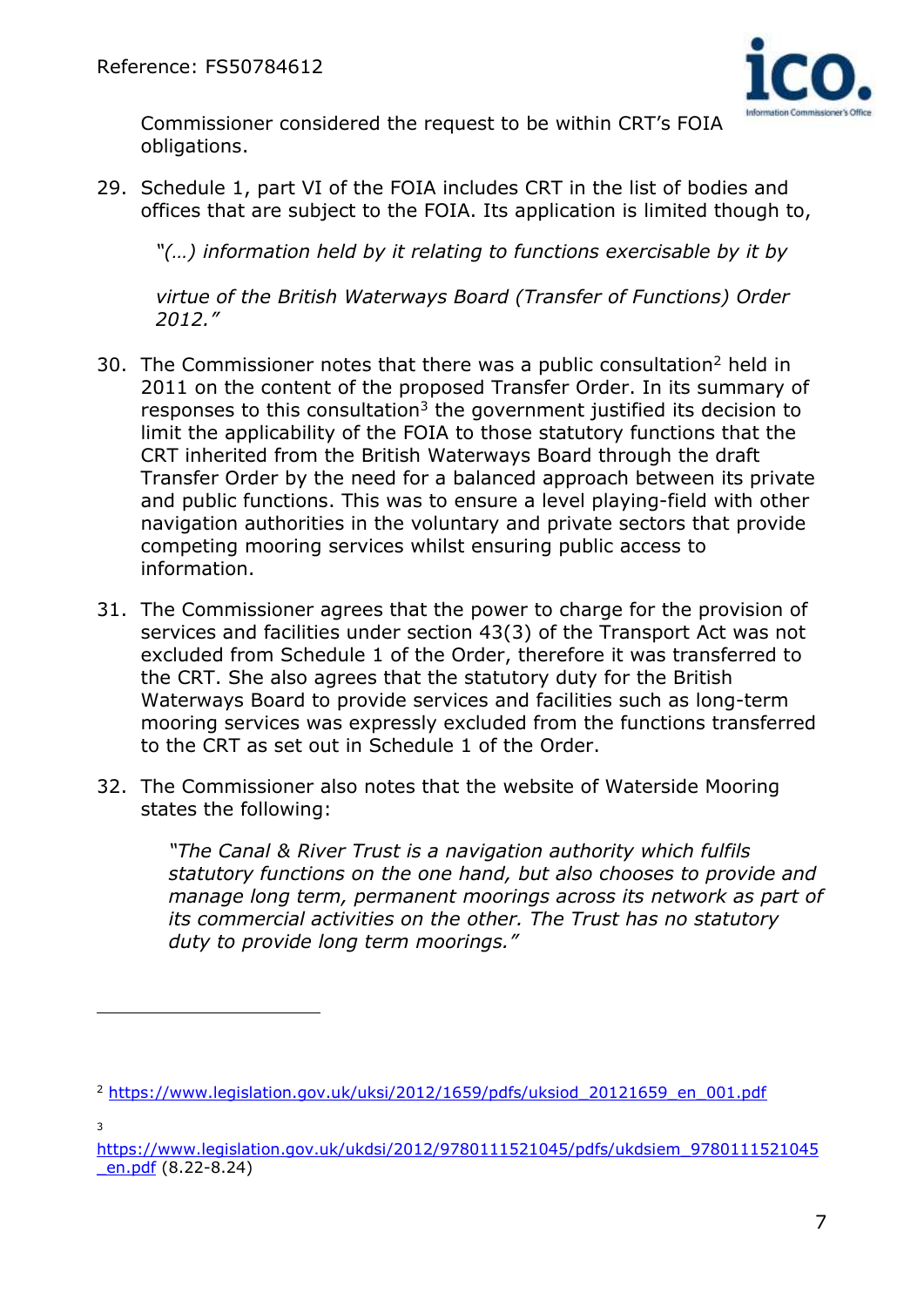

- 33. It is the Commissioner's understanding that the FOIA applies to the information held by the CRT on charges imposed in relation to its statutory functions, for example, short-term moorings and boat licences but not on charges imposed in relation to its private functions such as long-term moorings. It is consequently the Commissioner's view that the requested information falls outside CRT's duties under the FOIA.
- 34. The Commissioner is not upholding any decision to withhold information under the FOIA in this case. She has no remit upon which to decide whether the information should be disclosed because the information does not fall within the functions to which CRT has FOIA obligations.
- 35. The Commissioner does not consider that the CRT is required under FOIA to supply the information requested. The Commissioner therefore requires the CRT to take no further steps in this matter.